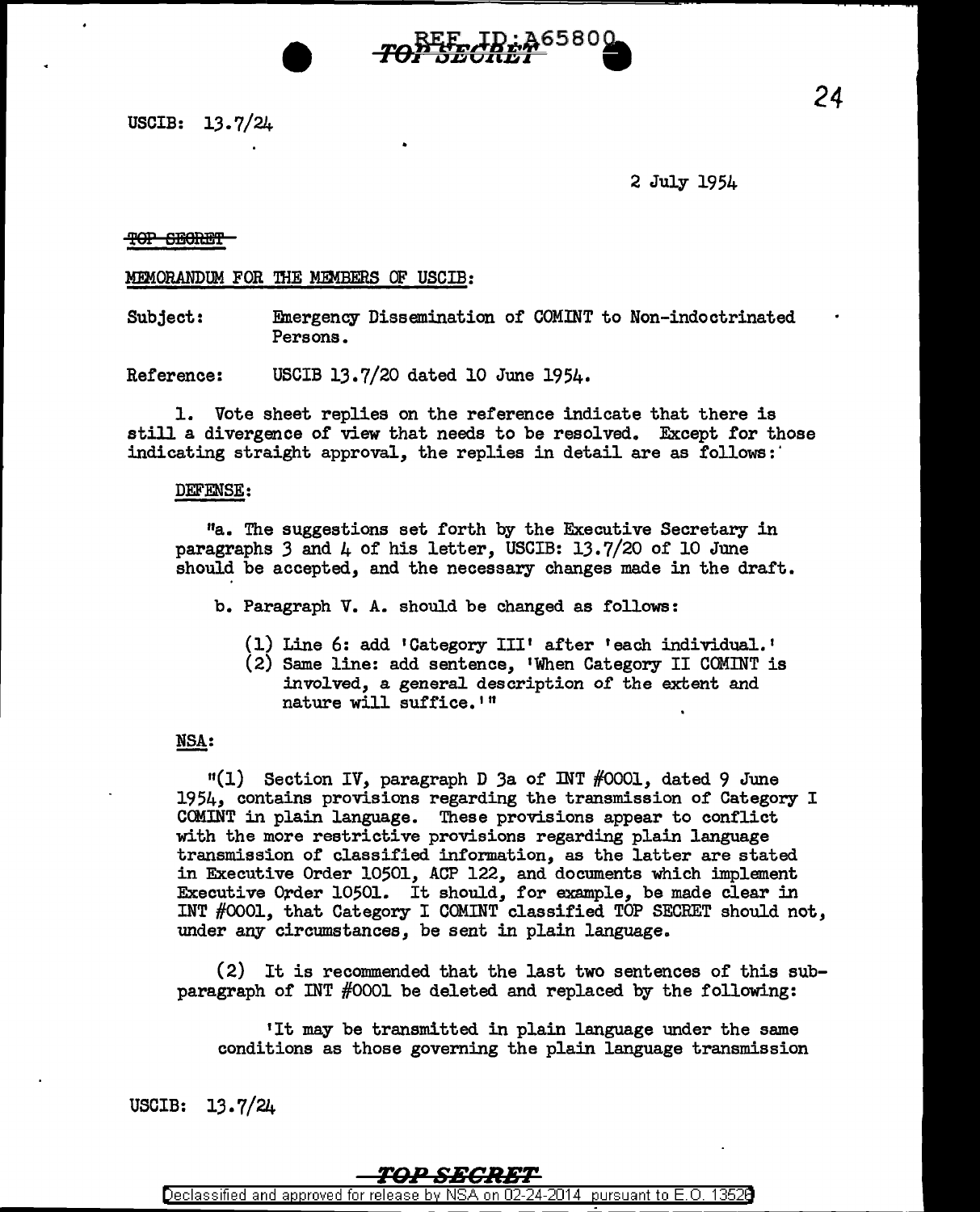

USCIB: 13.7/24

TOP SECRET

I

2 July 1954

| Subject: | Persons. |  | Emergency Dissemination of COMINT to Non-indoctrinated |  |  |  |  |  |  |  |  |
|----------|----------|--|--------------------------------------------------------|--|--|--|--|--|--|--|--|
|          |          |  | -----------------------------------                    |  |  |  |  |  |  |  |  |

of any other classified information (see Executive Order 10501, or pertinent implementing documents of the Executive Branch, or ACP 122).'

(3) With reference to paragraph *5* of USCIB 13.7/20, both recommendations by the Executive Secretary are approved."

(Executive Secretary's Note: While the wording used by the drafters of the proposed directive was extracted verbatim from paragraph 36a of Appendix "B" to the UKUSA Agreement and although paragraph *3* of NSCID #9 permits USCIB wide latitude in appJJring to CCMINT Executive Orders not specifically applicable to COMINT, there appears to be no sound reason for USCIB to desire any variation from more strict classification rules applying to the transmission of plain text in general. In fact, USCIB would certainly not desire any less security for Category I COMINT than for other material of the same classification as is clearly indicated in paragraph  $14$  and the first sentence of paragraph 36 of Appendix  $"B"$ . Therefore it would appear that the NSA amendment is well taken.)

## NAVY:

"This office concurs with the recommendation that this directive be approved on a trial basis of 1 year from date of approval.

The substitution of 'agent for this purpose' is not acceptable. However, neither is the present wording of the footnote acceptable. It is recommended that it be re-worded as follows:

1This authority is to be exercised and decisions made personally by the incumbent or in his absence, by that person duly authorized to succeed.' \*

\* This wording is completely acceptable to the INTCOM members of Army & State."

### STATE:

11I approve the draft directive as drawn on a trial basis of one year.

I disapprove the change proposed in para  $\mu$  of 13.7/20.<sup>n</sup>

USCIB:  $13.7/24$  - 2 -

## **ro.0** *SBCRBT*